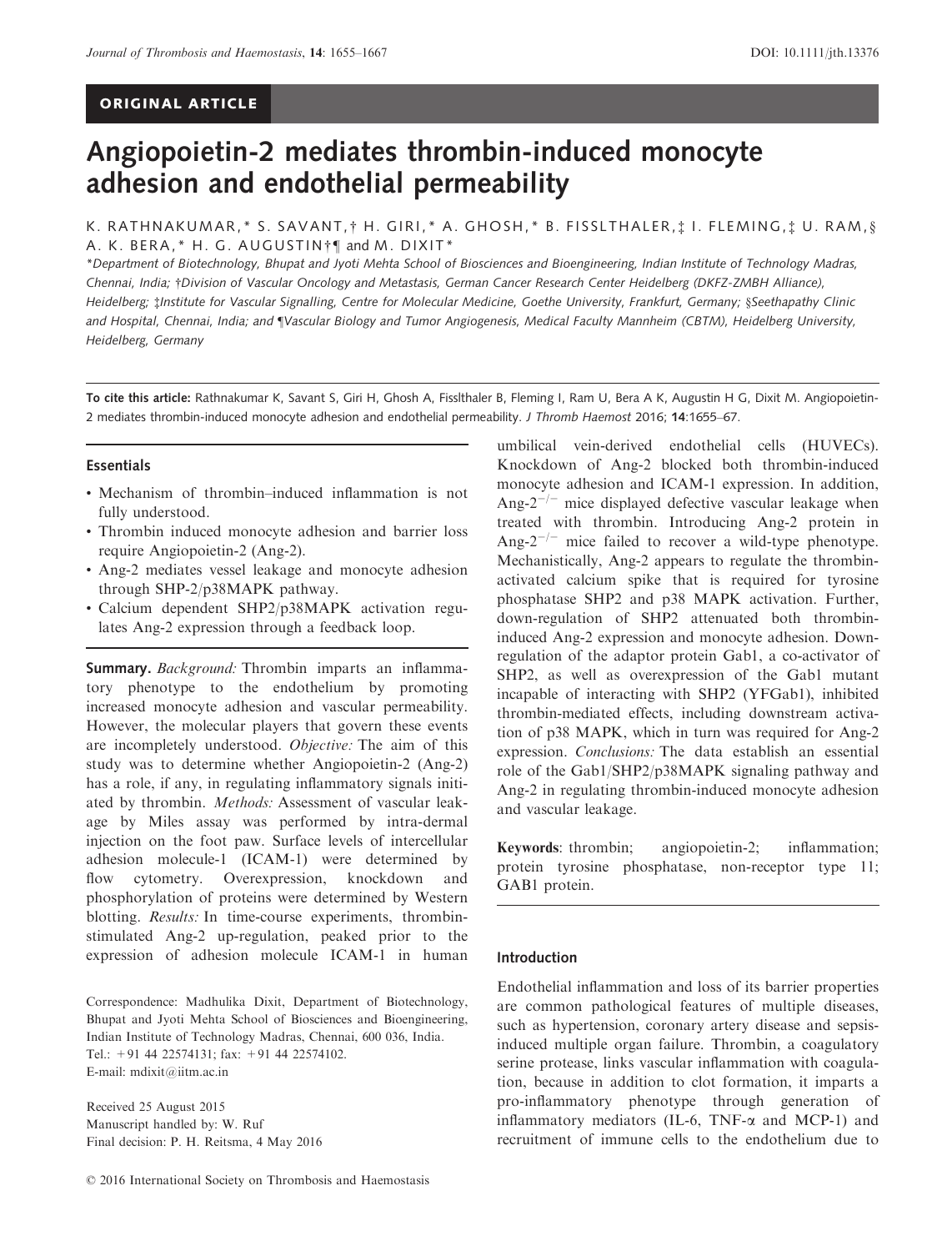increased adhesion molecule expression [1]. Additionally, it increases permeability by modulating the organization of cell–cell junctions between neighboring endothelial cells [2,3]. However, the signaling mechanism that triggers these pro-inflammatory effects of thrombin largely remains unexplored.

Angiopoietin-2 (Ang-2) belongs to a family of proteins that regulate inflammation and angiogenesis [4,5]. Although Ang-1 maintains endothelial quiescence through Tie2-mediated survival signaling, Ang-2 competes with Ang-1 and disrupts the endothelial barrier by inducing smooth muscle cell drop-out [6]. Ang-2 is up-regulated in diseases with a compromised endothelial barrier, be it respiratory distress syndrome, sepsis or atherosclerosis [7– 10]. Recent work recognizes it as a prognostic biomarker for high mortality in sepsis patients [11]. In fact, mice engineered to overexpress Ang-2 in endothelial cells, develop sepsis-like hemodynamic changes [12]. Based on these observations, we hypothesize that Ang-2 may play a critical role in determining inflammatory responses mediated by thrombin. In the current study, we employ cultured human endothelial cells and  $\text{Ang-}2^{-/-}$  mice to investigate the involvement of Ang-2 in thrombinmediated barrier dysfunction, and to elucidate associated inflammatory signaling.

## Materials and methods

All reagents were purchased from Sigma Aldrich (St. Louis, MO, USA) unless specified. The antibody for Ang-2 was purchased from Thermo Fischer (Waltham, MA, USA). Antibodies against Phospho SHP2-Y<sup>542</sup>, total SHP2, Phospho p38 MAPK, total p38, Myc tag, Gab1 and ICAM-1 were from Cell Signaling Technologies (Boston, MA, USA). Inhibitor of p38MAPK (SB203580) was purchased from Calbiochem (Germany).The intercellular adhesion molecule-1(ICAM-1) antibody for flow cytometry was from BD Biosciences (San Jose, CA, USA). Gab1 and SHP2 siRNA were from Dharmacon (Lafayette, CO, USA). Ang-2 siRNA was purchased from Integrated DNA Technologies (Coralville, IA, USA). For a detailed section on various methods please refer to supplementary materials.

## Animal experiments

The animal study was reviewed and approved by the local regulatory committee (Bezirksregierung Karlsruhe, Germany; G-15/07) in accordance with the German Legislation on the Protection of Animals and the Guide for the Care and Use of Laboratory Animals. Ang-2-deficient mice originally generated as 129/J mice (kindly provided by RegeneronInc, Tarrytown, NY, USA) were crossbred into a C57BL/6N background as previously described [13]. All mice were housed in 12-h light–dark cycles with access to food and water *ad libitum* in the animal facility of the German Cancer Research Center Heidelberg, Germany. Male mice aged about 8–12 weeks were anesthetized by intraperitoneal injection of ketamine  $(87 \text{ mg kg}^{-1})$  (Pfizer, Berlin, Germany) and xylazine  $(13 \text{ mg kg}^{-1})$  (Bayer, Berlin, Germany). For rescue experiments,  $1 \times 10^7$  pfu mL<sup>-1</sup> of adenoviral particles encoding either the LacZ gene as negative control or human Ang-2 protein were injected into the tail vein of the study mice. Four days later expression of Ang-2 in serum was confirmed via ELISA and a Miles assay was performed.

# Enzyme-linked immunosorbent assay

Enzyme-linked immunosorbent assay (ELISA) for Ang-2 in tissue culture supernatants and serum samples were quantified in duplicates using the Human Ang-2 Quantikine assay kit from R&D (North Kingstown, RI, USA), according to the manufacturer's protocol.

## Miles assay

Miles assay was performed by intradermal injection on the foot paw of different doses of thrombin (0.5, 1, 5, 10 and 20 U) diluted in 20  $\mu$ L phosphate buffered saline (PBS). Mice were sacrificed by cervical dislocation after 15 min; the foot pad with tissue containing extravasated dye was excised and incubated overnight in  $200 \mu L$  formamide at 55 °C. Extracted dye was quantified using a plate reader set at 650 nm wavelength and values were expressed as fold increase with respect to vehicle control.

## Cell culture

The protocol for isolation and culture of endothelial cells from umbilical cords was reviewed and approved by the Institutional Ethics Committee of IIT Madras as per the Indian Council of Medical Research, Government of India Guidelines. These guidelines are in accordance with the Declaration of Helsinki, which was revised in 2000. Following informed consent, endothelial cells were harvested by collagenase digestion from umbilical cords, as previously described [14]. Cells were cultured in flasks coated with fibronectin (BD Biosciences) in MCDB 131 medium with endothelial growth supplements, as previously described [15]. Cells up to the second passage were used for all experiments.

## Western blotting

Cells were lysed in buffer containing 50 mm Tris pH 7.4, 150 mm NaCl, 1 mm EDTA, 1 mm EGTA, 1% TritonX-100, 0.1% SDS, 1% sodium deoxycholate, 1 mm PMSF and protease inhibitor cocktail from Sigma (St. Louis, MO, USA). Then 50 µg total protein was resolved on a 10% acrylamide gel and transferred to poly(vinylidene difluoride) (PVDF) membrane, followed by incubation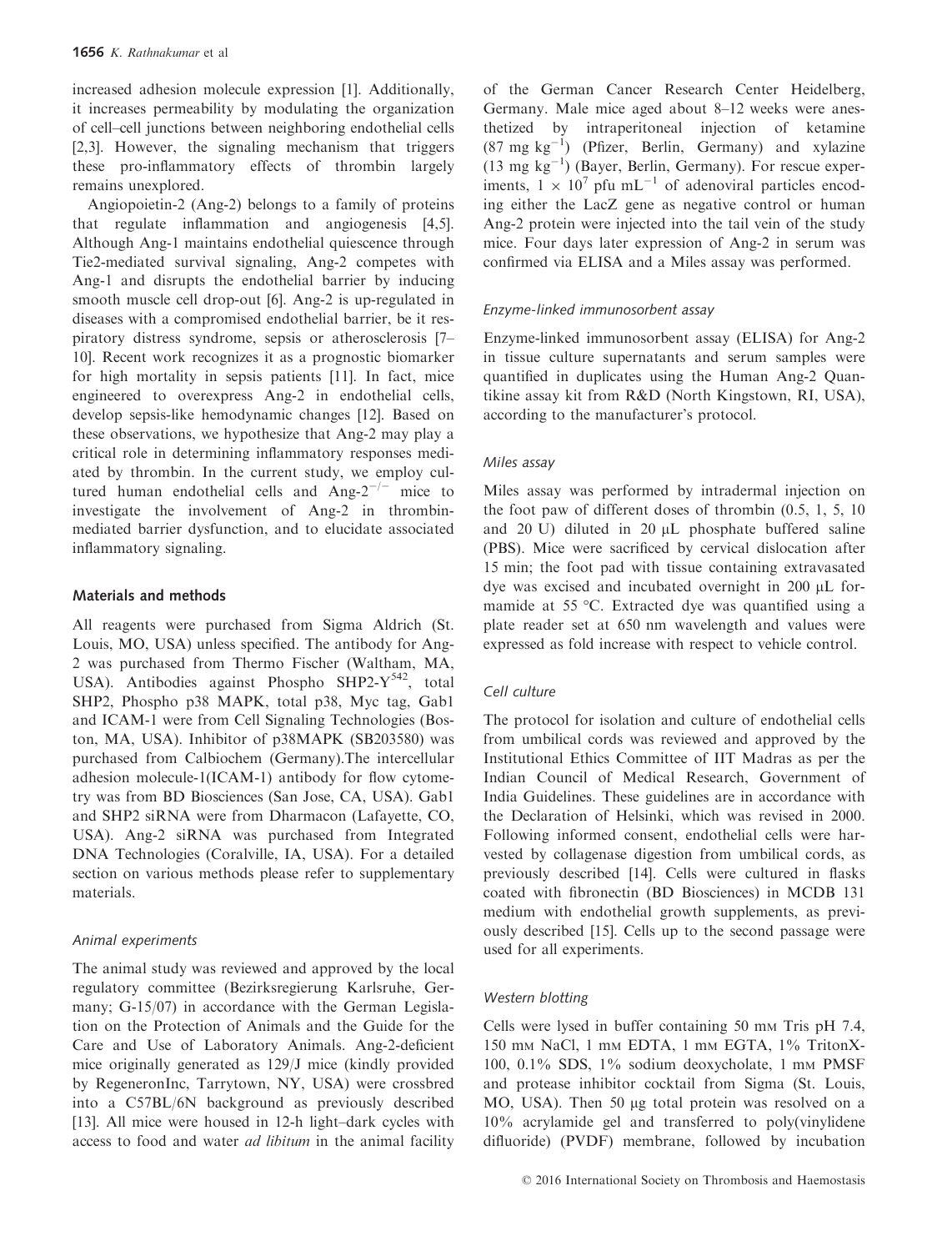with the primary antibody overnight at 4 °C. This was followed by incubation with horseradish peroxidase-conjugated secondary antibodies (Jackson ImmunoResearch, West Grove, PA, USA). Blots were developed using a SuperSignal West Pico-chemiluminescent detection system (Pierce, Waltham, MA, USA). Densitometric analysis was performed using Image J version 1.45 (NIH, Bethesda, MD, USA).

## Adhesion assay

Endothelial monolayers were serum starved overnight and treated with thrombin  $(1 U mL^{-1})$ , as indicated in the Results section, prior to adhesion experiments. THP-1 cells labeled with PKH-26 dye according to the manufacturer's instructions were incubated with thrombin-treated endothelial cells at 37  $\degree$ C and 5% CO<sub>2</sub> for 3 h. Cell adhesion was assessed using an Olympus fluorescence microscope with  $10\times$  objective. Results are expressed as the number of THP-1 cells adhered to the endothelial monolayer per field of view. Each experiment was performed in triplicate and the results are summarized for a minimum of three independent experiments.

#### Flow cytometry

Surface staining of adhesion molecules for flow cytometry was performed as previously described [16]. Briefly, cells treated with thrombin  $(1 \text{ U } mL^{-1})$  were washed with PBS and fixed with 0.5% paraformaldehyde for 2 min at 4  $°C$ , followed by blocking in 0.1% bovine serum albumin (BSA) for 30 min at room temperature. The cells were incubated with primary antibody for 1 h in the dark, followed by trypsinization and suspension in PBS for acquisition. Mean fluorescence intensity was calculated using Flowjo software version 7.6.5 (Tree star, Ashland, OR, USA).

#### Immunofluorescence

For immunofluorescence, endothelial cells fixed with  $4\%$ paraformaldehyde were permeabilized with 0.25% Triton-X-100, followed by incubation with anti-vascular endothelial cadherin antibody overnight at 4 °C. Cells were then washed with PBS (twice) and incubated with secondary anti-mouse Alexa 633 antibody. Images were captured using a Zeiss LSM 580 with  $20 \times$  objective.

# $Ca<sup>2+</sup>$  imaging

Cytosolic calcium ( $[Ca^{2+}]_i$ ) was measured using ratiometric dye Fura-2. HUVECs were incubated with  $10 \mu$ M Fura-2-AM for 30 min in Hanks' Balanced Salt Solution (HBSS) at room temperature and subsequently washed twice with dye-free HBSS. The coverslip containing dyestained cells was placed in a recording chamber mounted on an Olympus IX-71 inverted microscope fitted with an Andor CCD camera (Andor Technology, Belfast, UK). The cells were continuously perfused with HBSS. Cells were irradiated with dual excitation wave lengths of 340 and 380 nm, while capturing the emission signal at 510 nm with the help of compatible excitation and emission filters (Chroma Technology, Bellows Falls, VT, USA). Rapid switching between the excitation filters was done using a Lambda DG-4 system (Sutter Instrument Company, Novato, CA, USA). Offline ratio-metric analysis was derived from background-subtracted images using Andor IQ software (Andor, Belfast, UK).

# Electric cell-substrate impedance sensing

Cells were plated onto fibronectin-coated (30  $\mu$ g mL<sup>-1</sup>) 8W10E array (Applied Biophysics, Troy, NY, USA) at a density of  $1 \times 10^5$  cells per well. The time-dependent impedance was measured at 37  $\degree$ C and 5% CO<sub>2</sub> using an ECIS 8Z model (Applied Biophysics) at 4000 Hz. Once the impedance was stabilized, the cells were transfected with control oligo and Ang-2 siRNA and incubated for an additional 48 h, followed by serum starvation for 6 h. A change in impedance was recorded for about 1 h after adding thrombin  $(1 \text{ U } mL^{-1})$ . Data are represented as normalized impedance across different experimental conditions.

#### siRNA transfection

Endothelial cells were transfected with 150 nmol of Gab1 and SHP2 siRNA (ON–TARGET plus siRNA mix consisting of four different siRNA sequences from Dharmacon) or with 50 nmoles of Ang-2 siRNA (IDT) using Lipofectamine 2000 from Invitrogen (New York, NY, USA) as transfection reagent, according to the manufacturer's instructions. For transient transfection, cells grown to  $70-80\%$  confluence were transfected with 2 µg of plasmids with Lipofectamine 2000 (Invitrogen) as per the manufacturer's instructions.

#### Adenovirus transfection

The generation of recombinant adenoviruses for WTGab1 and Y627F Gab1 has been previously described [17]. Confluent cultures of endothelial cells were infected with the respective adenovirus at an MOI of 30 in serum-free medium overnight. The following day, cells were washed extensively with PBS, and incubated with complete growth medium with 10% FBS for an additional 48 h. Overexpression of proteins was confirmed by Western blotting.

#### Statistics

Data are expressed as mean  $\pm$  SEM and statistical evaluation was performed using Student's t-test or one-way ANOVA, followed by Dunnett's post hoc test where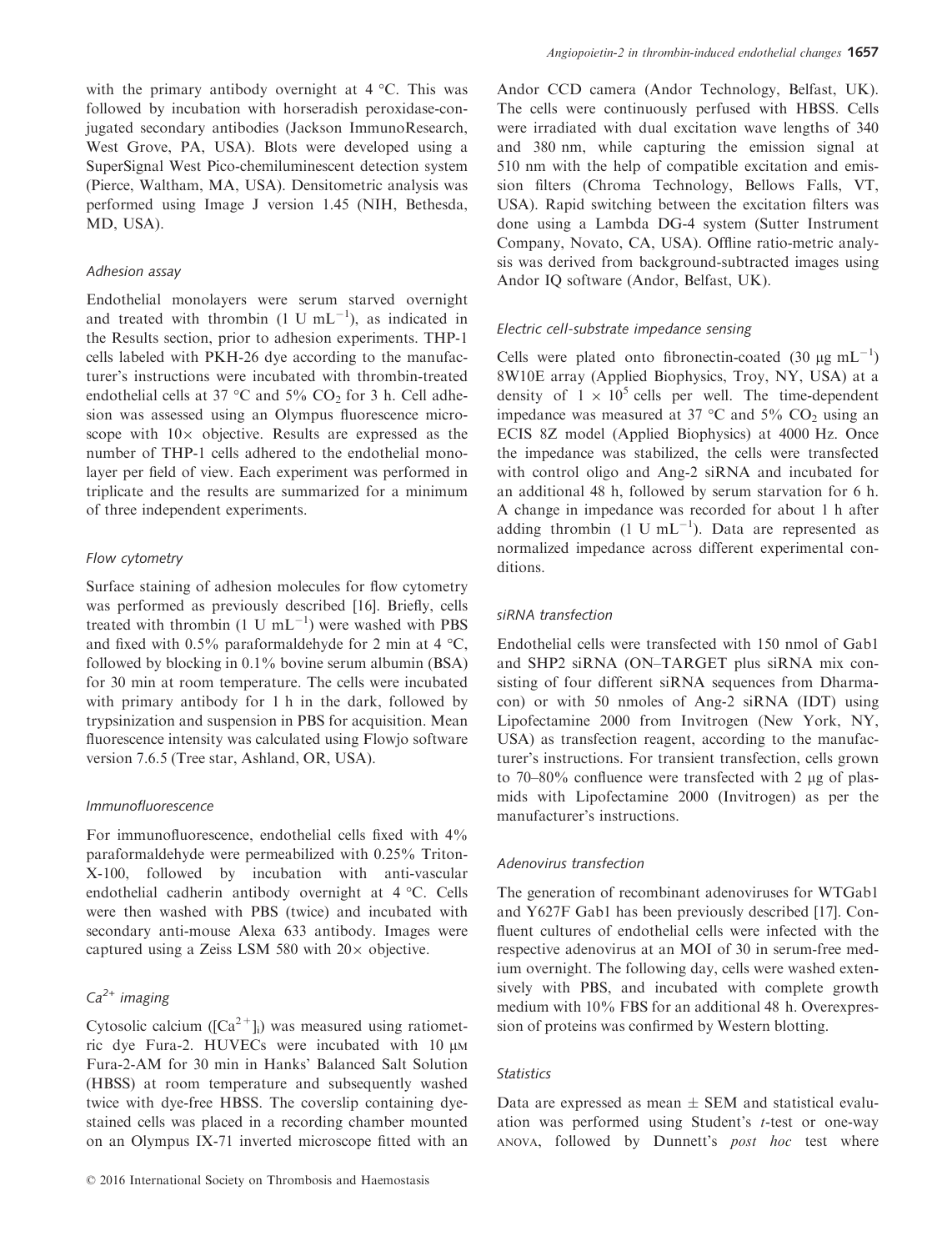appropriate, using GraphPad Prism version 6.00 for Windows (GraphPad Software, La Jolla, CA, USA). Values of  $P < 0.05$  were considered statistically significant.

## Results

# Ang-2 is required for thrombin-induced monocyte adhesion in vitro

Ang-2 sensitizes endothelial cells to pro-inflammatory and leakage-promoting effects of  $TNF-\alpha$  and histamine, respectively [13,18]. This observation suggests that vascular responsiveness towards inflammatory mediators could be modulated by Ang-2 in an autocrine fashion. To determine whether or not a temporal relationship exists between Ang-2 and adhesion molecules following thrombin stimulation, time-course experiments were performed. Ang-2 was basally expressed by endothelial cells, but its expression was clearly increased by thrombin  $(1 \text{ U } mL^{-1})$ stimulation, and it peaked at 3 h and reached baseline levels at around 12 h (Fig. 1A and C). Treatment of cells with the thrombin inhibitor hirudin (0.5  $\mu$ g mL<sup>-1</sup>) attenuated thrombin-induced Ang-2 expression, confirming the specificity of thrombin treatment (Fig. S1A). Thrombin also stimulated the up-regulation of ICAM-1, which was, however, slightly delayed (Fig. 1A and B). Additionally, Ang-2 promoter was activated by thrombin (Fig. S1B) as measured by dual luciferase assay and it was detected in the supernatant of thrombin-treated cells 3 h after stimulation, indicating its effects on release as well (Fig. 1D).

Fitting with the effects on ICAM-1 expression, thrombin  $(1 \text{ U } mL^{-1}$ , 12 h) increased monocyte (THP-1 cells) adhesion to endothelial cells. This effect was significantly attenuated by the down-regulation of Ang-2 by siRNA (50 nmol  $L^{-1}$ ; Fig. 1E and F), indicating that a link exists between Ang-2 and thrombin-induced endothelial cell activation. The knockdown of Ang-2 was confirmed via Western blotting (insert Fig. 1F) and ELISA (Fig. S1C). Ang-2 knockdown also attenuated the thrombin-induced surface expression of ICAM-1, as determined by flow cytometry (Fig. 1G and H). These data indicate that Ang-2 is an essential component of pro-inflammatory thrombin-induced signaling in endothelial cells.

## Ang-2 regulates thrombin-induced vascular leakage in vitro and in vivo

Ang-2 promotes vascular leakage [19]; therefore, its role in modulating the effects of thrombin on barrier function were assessed in vitro and in vivo. In vitro, in human endothelial cells, thrombin induced endothelial leakage (Fig. 2A), an effect associated with the disorganization of VE-cadherin (Fig. 2B), a junctional protein with a key role in maintenance of vascular integrity [20]. Thus downregulation of Ang-2 prevented both thrombin-induced VE-cadherin disorganization (Fig. 2B) and consequent permeability (Fig. 2A). To determine the physiological relevance of this finding, a dose–response curve for thrombin-induced vascular leakage was performed by studying Evans blue extravasation in the murine hind limb. Thrombin caused a significant increase in vascular leakage in wild-type mice at 10 and 20 units (Fig. S1D), and this effect was attenuated in Ang- $2^{-/-}$  mice (10 units for 15 min, Fig. 2C and D). It is worth noting that in agreement with a previous report, basal permeability was reduced in Ang- $2^{-/-}$  mice [13].

Because Ang-2 is bio-available in both the extracellular and intracellular milieu, we next sought to identify which pool of Ang-2 is of significance in this cascade. We performed rescue experiments using Ang-2 expressing adenoviral constructs in Ang- $2^{-/-}$  mice. Despite the fact that circulating extracellular levels of Ang-2 were several folds higher in mice treated with Ad Ang-2 when compared with a Lac Z control (Fig. S1E), thrombin induced vascular leakage in Ad-LacZ-treated WT mice, but not in Ad-Ang-2 treated Ang- $2^{-/-}$  mice, indicating that the intracellular pool is required to mediate the effects of thrombin. All the values plotted are normalized to the WT-LacZ group (Fig. 2E).

We further observed that treatment of thrombin-naive endothelial cells with conditioned medium of thrombintreated cells did not enhance adherence of monocytes (Fig. 2F), indicating that a secreted pool of angiopoietin-2 is ineffective in inducing both endothelial inflammation and barrier dysfunction in response to thrombin. The levels of Ang-2 in the culture supernatant were verified by ELISA (Fig. S1F). In concurrent experiments we also inhibited Ang-2 build-up in the medium by overexpressing constitutively active eNOS, which is known to inhibit Ang-2 release [21]. Levels of Ang-2 in the culture supernatant were diminished (Fig. 2G) without affecting the total cellular protein content of Ang-2 (Fig. S1G). It was also observed that thrombin-mediated ICAM-1 induction was not affected (Fig. 2H), indicating that the extracellular, secreted Ang-2 is of minimal consequence in thrombin-induced, Ang-2-dependent endothelial inflammation.

## Ang-2 mediates thrombin-induced calcium signaling

Our data show that extracellular Ang-2 is dispensable for both vascular leakage and monocyte adhesion. A previous study showed that chelation of intracellular calcium abrogated thrombin-induced endothelial permeability and blocked activation of inflammatory signaling [22,23]. Because Ang-2 knockdown blocked the early permeability effect (which occurs within minutes) as well as late inflammatory effects of thrombin (at 12 h), we hypothesized that this effect could be because of its ability to regulate the rise of intracellular calcium, a common mediator that could link the early and late effects of thrombin. As can be seen from Fig. 3(A), thrombin treatment transiently increased intracellular calcium within seconds. Intriguingly, the rise in both basal and thrombin-induced cytosolic calcium was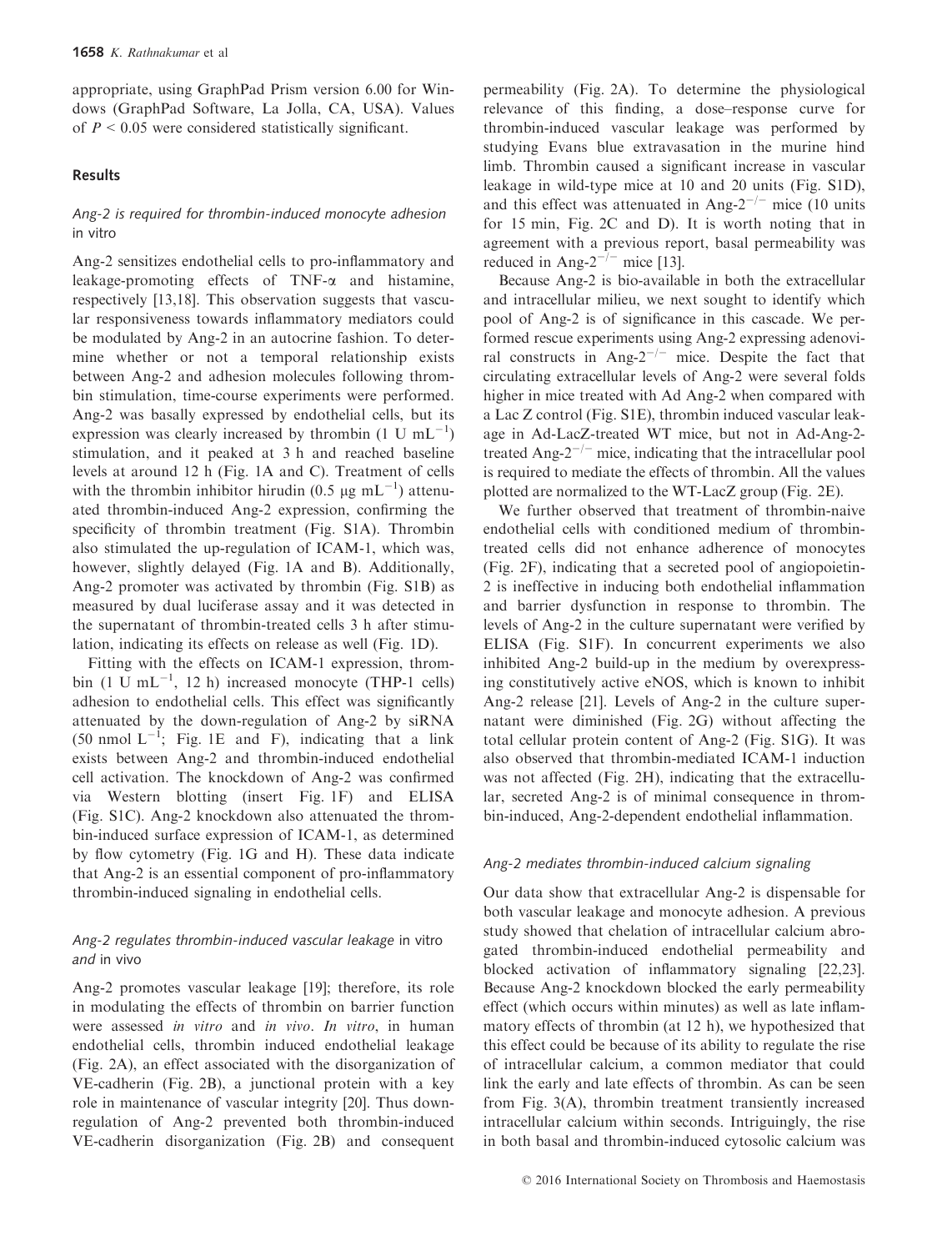

Fig. 1. Expression of Ang-2 and intercellular cell adhesion molecule-1 (ICAM-1) in response to thrombin treatment. (A) Western blot for time course of thrombin treatment (1 U mL<sup>-1</sup>) on protein expression of Ang-2 and ICAM-1. (B) Bar graph summarizing data for ICAM-1 protein expression ( $n = 3$ ). (C) Bar graph summarizing data for Ang-2 protein expression ( $n = 3$ ). (D) Ang-2 levels in supernatants of thrombin-treated cells after 3 h. (E) Effect of Ang-2 siRNA on thrombin-induced THP-1 adhesion on human umbilical vein endothelial cells (HUVECs); magnification 10 $\times$ , scale bar corresponds to 100  $\mu$ m (n = 3). (F) Bar graph summarizing the result of the adhesion assay, Western blot for knockdown of endogenous Ang-2 protein by siRNA (Inset). (G) Representative histogram for surface expression of ICAM-1 in Ang-2 knockdown cells in response to thrombin ( $n = 3$ ) and (H) corresponding bar graph depicting mean fluorescence intensity for ICAM-1 levels. \*P < 0.05, \*\*P < 0.01 and \*\*\*P < 0.001 vs. control and  $\#P$  < 0.05 vs. thrombin.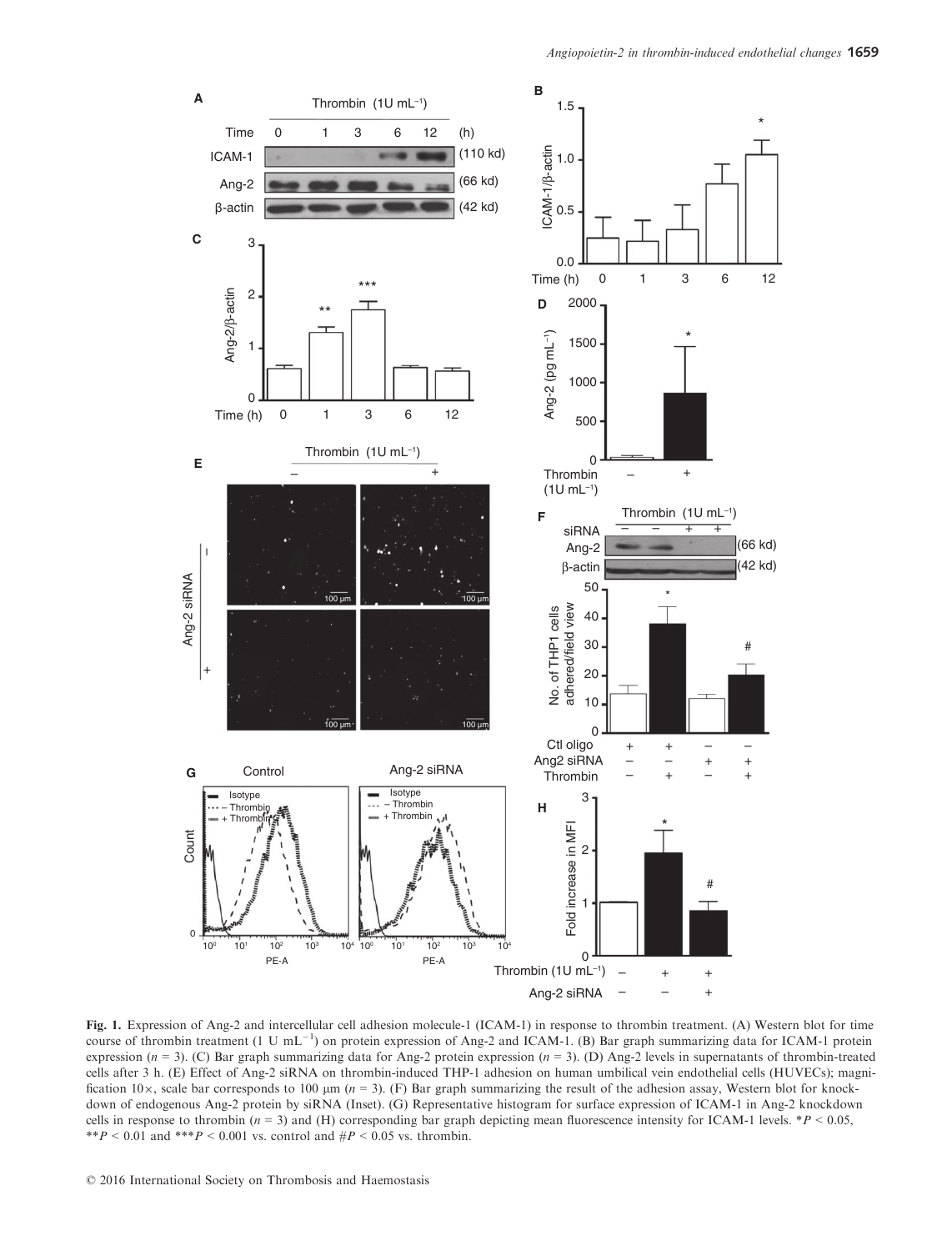

Fig. 2. Ang-2 silencing inhibits thrombin-induced vascular leakage. (A) Electrical impedance of human umbilical vein endothelial cells (HUVECs) treated with Ang-2 siRNA cultured on fibronectin-coated Electrical Cell-substrate Impedance Sensing electrode arrays stimulated with thrombin. (B) Vascular endothelial-cadherin disassembly after thrombin treatment (1 U mL<sup>-1</sup> for 30 min) in control and Ang-2 knockdown cells. (C) Representative image for vascular leakage between wild-type and Ang-2<sup>-/-</sup> mice ( $n = 6$ ). Arrows indicate extravasated dye in hind limb foot pad. (D) Bar graph comparing basal and thrombin-induced vascular leakage of Evans blue dye between wild-type and Ang-2<sup>-/</sup> mice. (E) Miles assay in wild-type mice and Ang-2 overexpressing knockout mice. (F) Adhesion assay with conditioned media of control and thrombin-treated cells. (G) ELISA for Ang-2 in supernatant of cells overexpressing Ad eNOS with and without thrombin treatment. (H) Thrombin-induced intercellular cell adhesion molecule-1 (ICAM-1) expression in cells overexpressing Ad eNOS. Data are represented as mean  $\pm$  SEM. \*\*\*P < 0.0001 vs. Ang-2 knockdown with thrombin treatment, \*P < 0.05, \*\*P < 0.01 vs. wild-type mice phosphate buffered saline (PBS) control,  $^{†}P < 0.01$  vs. wild-type PBS control and  $^{^{\#}\# \#}P < 0.0001$ ,  $^{^{\#}\# \#}P < 0.001$  vs. thrombin treatment.

significantly attenuated upon down-regulation of endogenous Ang-2 via siRNA (Fig. 3A and B). To examine if there is any link between early Ang-2-dependent calcium rises and the later effect of thrombin, we chelated intracellular calcium using BAPTA/AM  $(20 \mu)$  and performed flow cytometry to determine the surface levels of ICAM-1.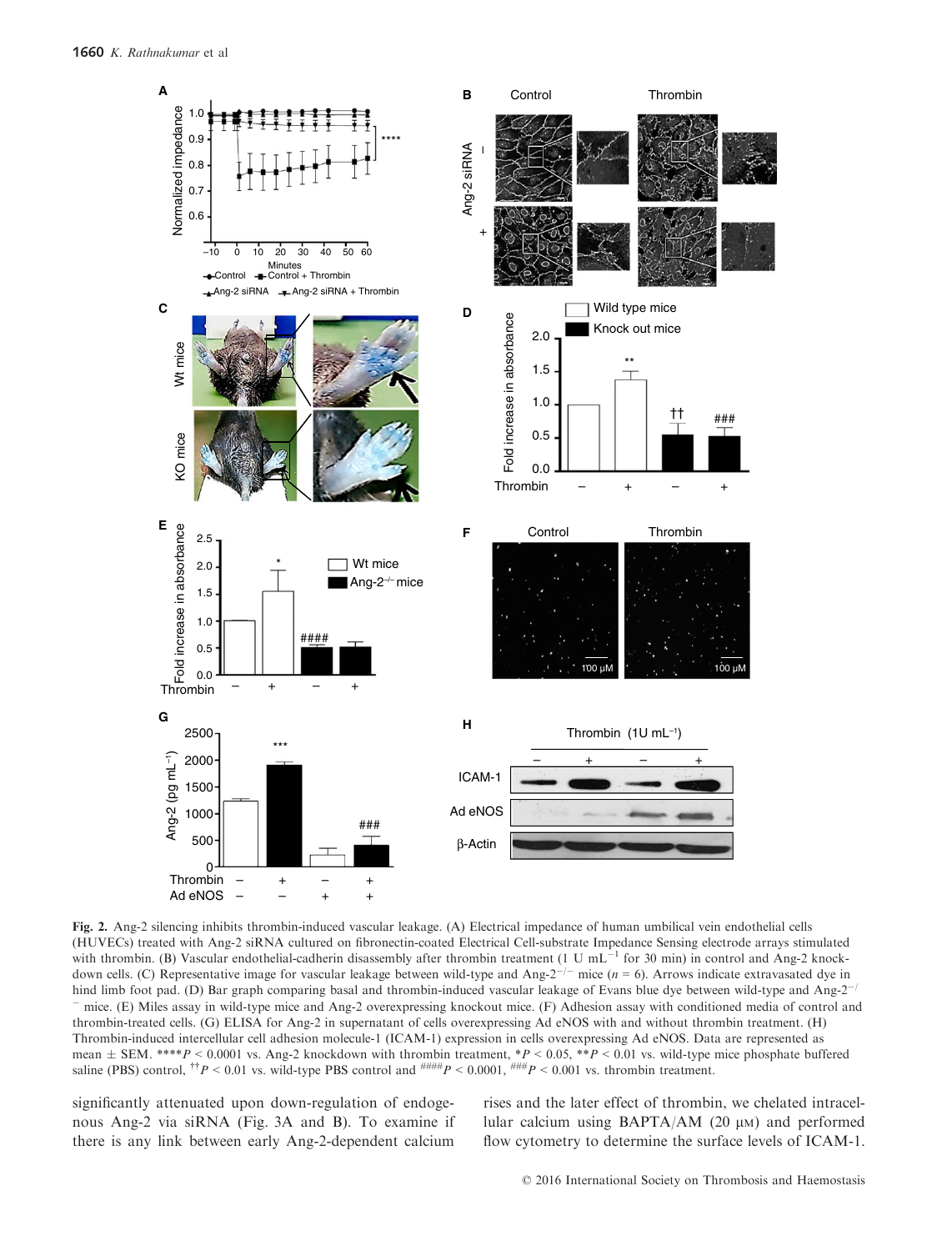

Fig. 3. Thrombin-induced endothelial calcium flux requires Ang-2. (A) Representative graph for endothelial calcium rise in thrombin-treated cells  $\pm$  Ang-2 siRNA. (B) Bar graph comparing calcium spike in thrombin-treated cells  $\pm$  Ang-2 siRNA. (C) Representative histogram for surface expression of intercellular cell adhesion molecule-1 (ICAM-1) in BAPTA/AM (20  $\mu$ M) treated cells in response to thrombin (n = 4). (D) Corresponding bar graph depicting mean fluorescence intensity for ICAM-1 levels. Data are represented as mean  $\pm$  SEM. \*P < 0.05, \*\*P < 0.01 and \*\*\*\*P < 0.0001 vs. control,  $\#P$  < 0.05 and  $\#HP$  < 0.001 vs. thrombin.

Consistent with the data for Ang-2 knockdown (Fig. 1G and H), chelation of intracellular calcium attenuated the increase in surface ICAM-1 levels (Fig. 3C and D). These observations suggest that the Ang-2-dependent calcium signal acts as a mediator between the early and late effects of thrombin treatment.

## Thrombin-induced monocyte adhesion requires SHP-2/ p38MAPK activation

From the above results it is clear that intracellular calcium plays a pivotal role in the thrombin-induced inflammatory pathway; we therefore wanted to study the mechanism by which it integrates early effects with later effects of thrombin, such as monocyte adhesion. Our previous publication reported that the protein tyrosine phosphatase, non-receptor type 11 (SHP-2) dependent p38MAPK pathway is involved in regulating monocyte adhesion [15]. Hence, we asked if thrombin could activate this pathway and, if it could, does it require intracellular calcium? To this end we treated endothelial cells with thrombin for various time-points and observed that thrombin activated both SHP-2 and p38MAPK as early

as within 5 min (Fig. 4A). We next examined the role of intracellular calcium by pretreating endothelial cells with the intracellular calcium chelator BAPTA/AM for 1 h (20  $\mu$ M) before adding thrombin (1 U mL<sup>-1</sup>). BAPTA/ AM treatment completely abolished both SHP-2 and p38MAPK activation (Fig. 4B), highlighting the importance of intracellular calcium. To confirm that they belong to the same pathway, we performed a monocyte adhesion assay with p38MAPK inhibitor SB203580 (20  $\mu$ M) and SHP-2 siRNA and we observed that both the treatments attenuated thrombin-induced monocyte adhesion (Fig. 4C–E). All these observations suggest that SHP-2 and p38MAPK activation is calcium dependent and are required for thrombin-induced monocyte adhesion.

## Gab1/SHP-2 axis regulates thrombin-induced p38MAPK activation and Ang-2 expression

We next examined the role of the scaffold protein, Grb2 associated binder protein-1 (Gab1), as it can physically interact with SHP2 and activate MAPK [15,24]. Moreover, thrombin is reported to induce rapid tyrosine phosphorylation of Gab1, which can physically interact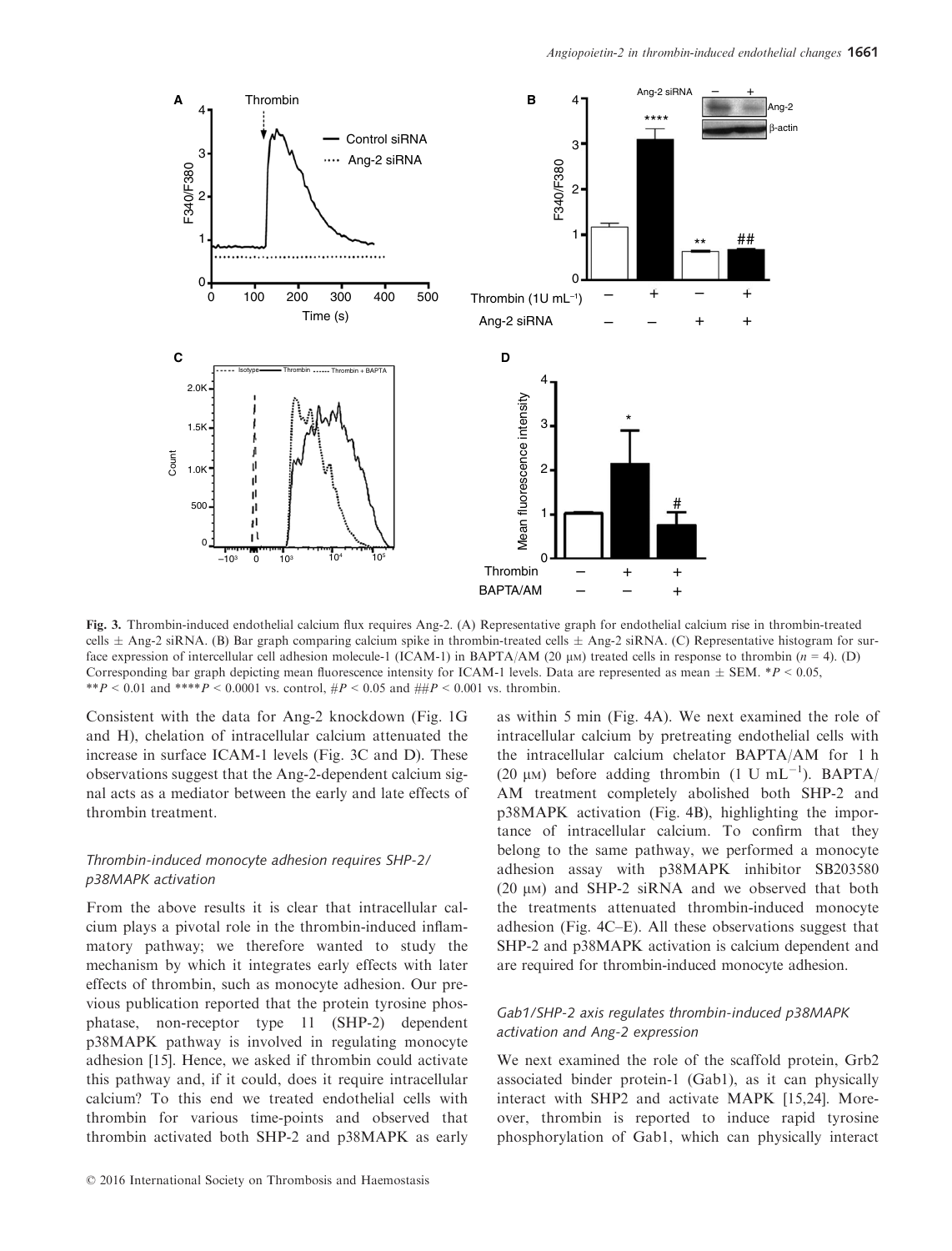

Fig. 4. Calcium-dependent activation of p38MAPK and SHP-2 activation by thrombin regulate monocyte adhesion. (A) Time course for SHP-2 and p38 activation after thrombin challenge for various time-points. (B) SHP-2 and p38 MAPK activation by thrombin with and without BAPTA/AM pretreatment (20 µm for 1 h). (C) Bar graph depicting adhesion of THP-1 cells in response to thrombin with or without p38 inhibitor SB203580 (20  $\mu$ m,  $n = 3$ ). (D) Representative image depicting adherence of PKH26-labeled THP-1 cells on treatment with control oligo and SHP-2 siRNA in the presence and absence of thrombin. (E) Bar graph summarizing monocyte adhesion in control vs. SHP2 siRNA-treated cells. Magnification:  $10\times$  with scale bar corresponding to  $100 \mu m$  ( $n = 3$ ). Data are represented as mean  $\pm$  SEM for a minimum of three experiments. \*P < 0.05, \*\*P < 0.01 represent statistical significance vs. corresponding control and  $\#P$  < 0.05 vs. thrombin.

with SHP2 [25]. Also, we and others have earlier identified Gab1 to be a major signaling partner for SHP2 in endothelial cells [15,24]. We therefore speculated that Gab1 might have a casual role in this thrombinmediated cascade. The time course with thrombin treatment showed an increase in total protein levels of Gab1 around 3 h that reached baseline levels around 12 h, mirroring the effects of thrombin on Ang-2 expression (Figs 1A and 5A). We therefore asked whether overexpression of Gab1 alone could increase Ang-2 levels. Indeed, overexpression of WT Gab1 was sufficient to up-regulate Ang-2 expression and release similar to thrombin challenge (Fig. 5B and C), whereas a mutant of Gab1 generated by replacing tyrosine residue at 627 by phenylalanine (YFGab1), which cannot bind SHP2 and thus cannot activate SHP2, failed to reproduce these effects (Fig. 5B and C). From this result it is conceivable that Gab-1 and SHP-2 together might regulate Ang-2 expression by thrombin (later effect as shown in Fig. 1A) and thus promote a positive feedback loop to sustain thrombin-mediated inflammatory effects. We confirmed this hypothesis by treating human endothelial cells with siRNA directed against Gab1 and observed that both basal and thrombin-induced Ang-2 expression were significantly attenuated (Fig. 5D). To further support this hypothesis, knockdown of SHP-2 also abolished thrombin-mediated Ang-2 up-regulation (Fig. 5E). Besides being an active phosphatase, few studies have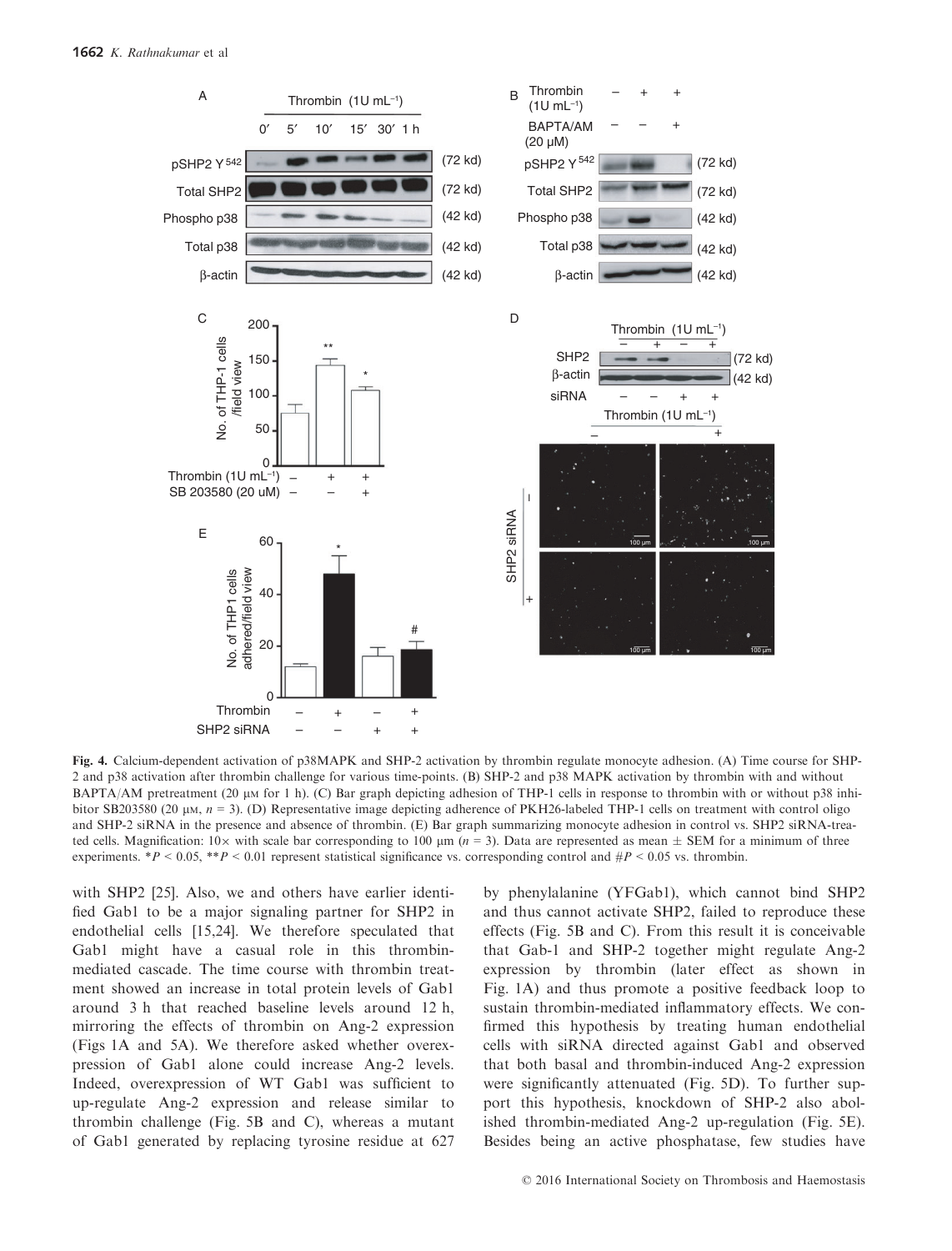

Fig. 5. Gab1/SHP2 activation regulates Ang-2 expression. (A) Time-dependent increase in Gab1 protein expression in response to thrombin  $(1 \text{ U } mL^{-1})$  (n = 3). (B) Overexpression of WTGab1 and its Y627F mutant on basal Ang-2 expression (n = 5). (C) Ang-2 levels in supernatants of cells overexpressing WTGab1 and Y627F-Gab1. (D) Representative Western blot for Ang-2 expression in cells treated with Gab1 siRNA following thrombin challenge for 3 h  $(n = 3)$ . (E) Effect of SHP2 siRNA on thrombin-induced Ang-2 expression  $(n = 3)$ . (F) Western blot to show the effect of YFSHP2 mutant on thrombin-induced Ang-2 expression. (G) Western blot for p38 activation (thrombin 1 U mL<sup>-1</sup> for 10 min) and Ang-2 up-regulation (thrombin 1 U mL<sup>-1</sup> for 3 h,  $n = 3$ )  $\pm$  Y627F-Gab1 mutant. (H) Ang-2 expression induced by thrombin with and without BAPTA/AM pretreatment (20  $\mu$ m for 1 h). Data are represented as mean  $\pm$  SEM. \*P < 0.05 vs. control.

identified an adapter-like function of SHP-2 [26,27]. We therefore wanted to check if SHP-2 enzyme activation is required for Ang-2 up-regulation. Overexpression of a non-phosphorylatable myc tagged SHP-2 mutant  $(Y^{542}F)$ SHP-2) repressed thrombin-stimulated Ang-2 expression (Fig. 5F), highlighting the significance of SHP-2 protein activation in this cascade.

An earlier report suggested that activation of p38MAP kinase is involved in expression of Ang-2 and its release [11,28]. Accordingly, we next examined whether the

Gab1/SHP-2 axis could mediate Ang-2 expression by regulating p38 activation. Overexpression of the YFGab1 mutant diminished both thrombin-induced activation of p38MAPK and Ang-2 expression (Fig. 5G). As both SHP-2 activation and p 38MAPK activation are also calcium dependent, we next sought to determine whether chelation of calcium blocks Ang-2 expression, thus completing the feedback loop. BAPTA/AM pretreatment suppressed thrombin-induced Ang-2 expression (Fig. 5H). All these data together show that calcium-dependent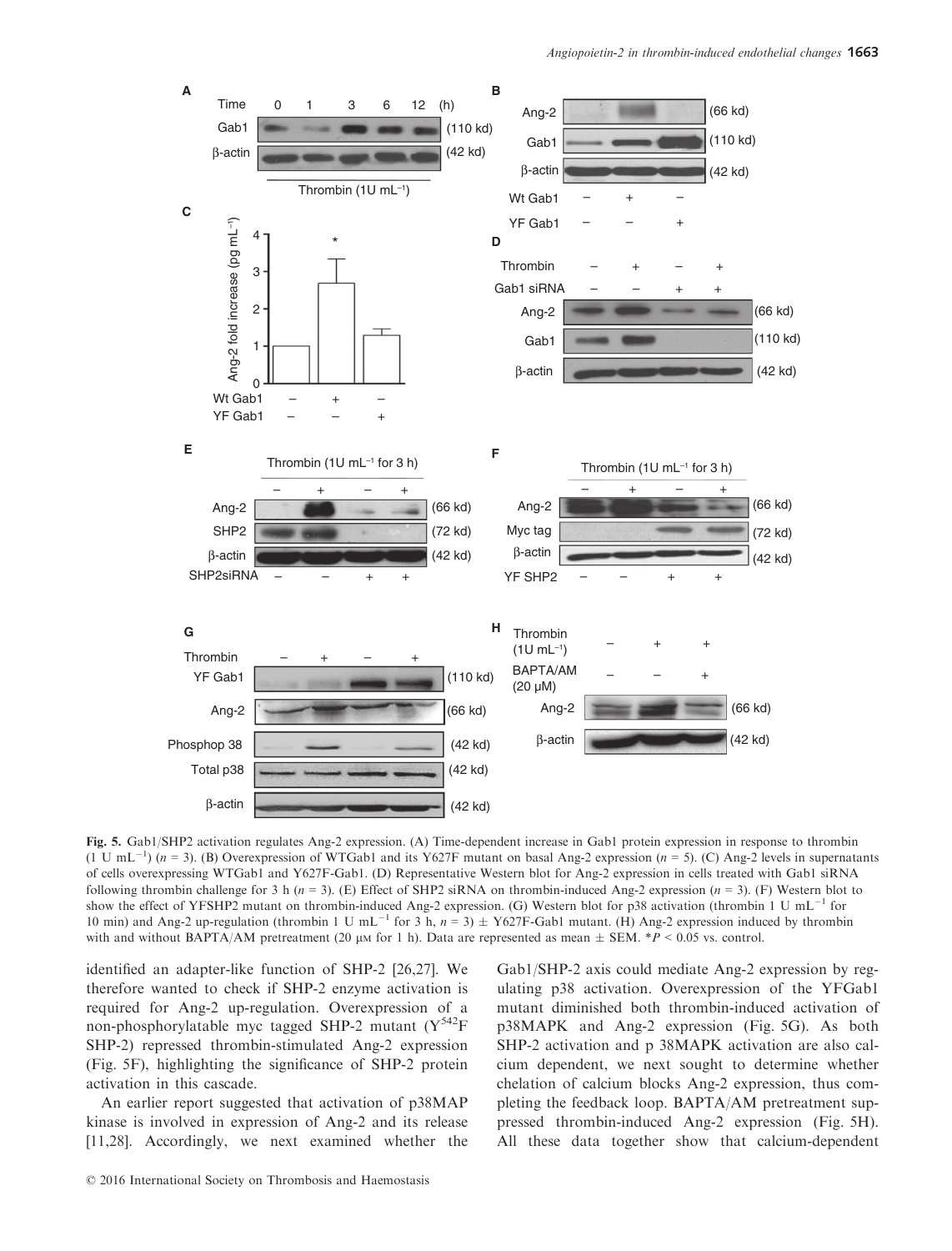SHP2 activation is required for thrombin-mediated p38 activation and Ang-2 expression.

#### Gab1 regulates thrombin-mediated monocyte adhesion

To further verify that Gab1 is indeed a component of thrombin-induced later signaling, we treated human endothelial cells with siRNA directed against Gab1. Downregulation of Gab-1 significantly attenuated thrombininduced expression of endothelial cell ICAM-1, as well as monocyte adherence (Fig. 6A and B). These data imply that Gab1, an upstream adapter molecule of the SHP-2 axis, promotes thrombin-induced monocyte adhesion.

## Discussion

The dual roles of thrombin as a physiological regulator of hemostasis and regulator of inflammation establish a



Fig. 6. Gab1 regulates thrombin-mediated monocyte adhesion. (A) Western blot for ICAM-1 levels with or without Gab1 siRNA in response to thrombin  $(1 \text{ U } mL^{-1})$  treatment. (B) Adhesion of THP-1 cells in response to thrombin with or without Gab1 siRNA. (C) Bar graph summarizing monocyte adhesion in control vs. Gab1 siRNA-treated cells. Magnification:  $10 \times$  with scale bar corresponding to 100  $\mu$ m (n = 3). (D) Summary figure depicting involvement of Ang-2 in mediating thrombin-induced early and late endothelial responses via calcium signaling. The Gab1/SHP2/p38MAPK axis is predominantly involved in thrombin-mediated later inflammatory signaling via Ang-2 up-regulation through a positive feedback loop. Data are represented as mean  $\pm$  SEM. \*P < 0.05 vs. control, #P < 0.05 vs. thrombin.

© 2016 International Society on Thrombosis and Haemostasis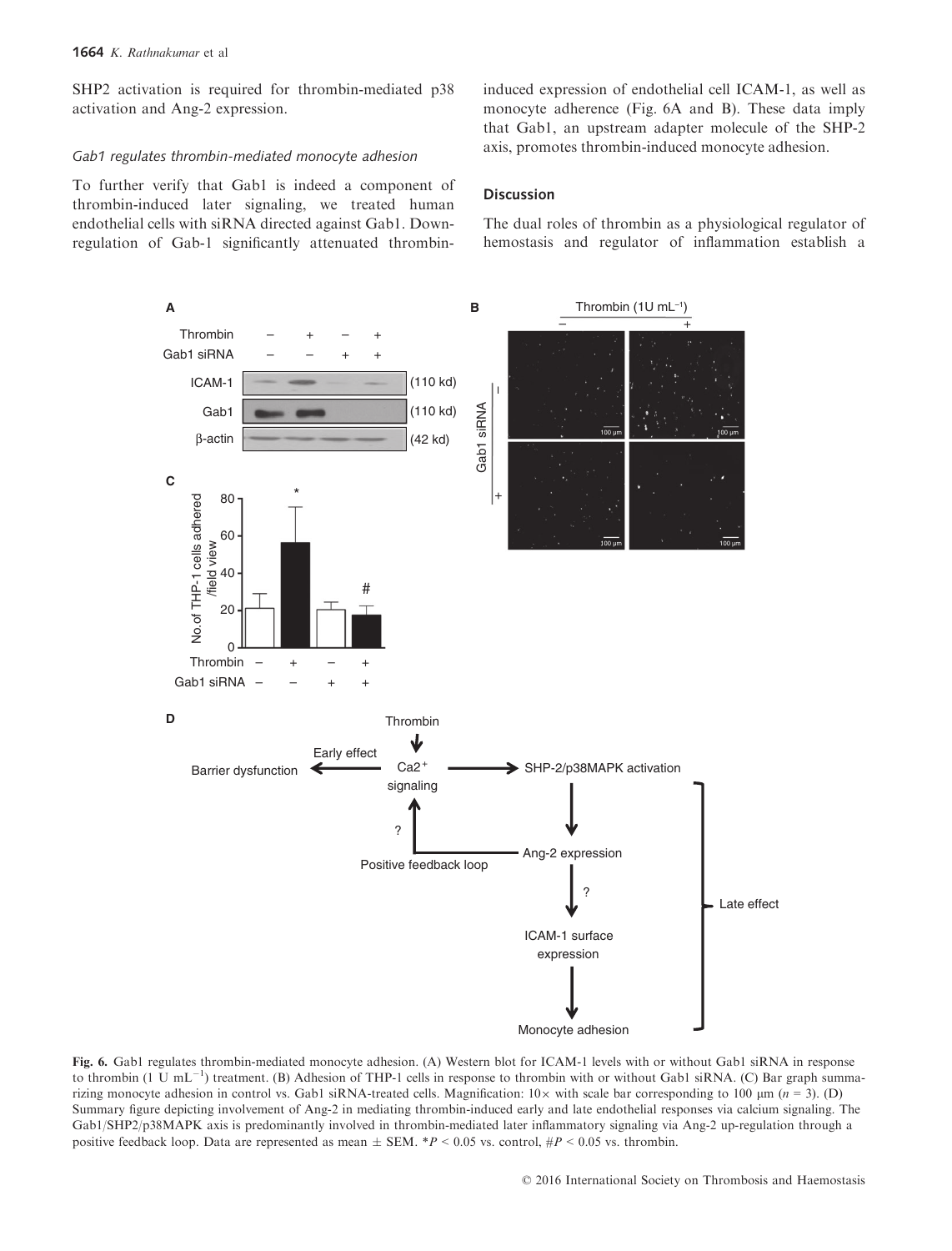functional coagulation–inflammation axis [29]. Although the cytokine storm induced during sepsis aggravates the clotting system to generate thrombin, it is also true that the thrombin thus generated further promotes inflammation [1,30]. Additionally, animal studies have positively correlated increased thrombin generation with progression of cardiovascular diseases [29]. Thus, we focused in the present study on the hitherto unknown signaling events that regulate the thrombin-driven inflammatory cascade in endothelial cells. The data of the present study demonstrate that Ang-2 is required for monocyte adhesion and vessel leakage induced by thrombin. A recent study has shown dependence on Ang-2 for ICAM-1 expression in response to TNF- $\alpha$  [18]. In the present study we have identified that the extracellular pool of Ang-2 is of minimal consequence in this pathway as both the rescue experiment and spent media from thrombin-treated cells failed to display vessel leakage and monocyte adhesion, respectively. Similarly, overexpression of eNOS, which prevents Ang-2 exocytosis, failed to block thrombin-induced ICAM-1 expression. Thus, it appears that intracellular Ang-2 is a primary instigator of thrombin-mediated early and late responses involving barrier dysfunction and monocyte adhesion on endothelial cells. Although Ang-2 is reported to promote tethering of the b2-integrin of monocytes to its cognate receptor ICAM-1 on the surface of endothelial cells by an unknown mechanism [4], it is conceivable that extracellular Ang-2 might continue to aggravate inflammation in the presence of other inflammatory stimuli.

Thrombin induced permeability changes and junction disorganization was attenuated in Ang- $2^{-/-}$ mice and Ang-2 knocked-down endothelial cells, respectively. Thrombin-mediated alterations in endothelial cell permeability require a rise in cytosolic calcium levels and downstream activation of signaling proteins through phosphorylation [3,31]. In general, inflammatory mediators trigger endothelial permeability by increasing intracellular  $Ca^{2+}$  concentration, which activates key signaling pathways that mediate cytoskeletal reorganization (through myosin-light-chain-dependent contraction) and the disassembly of VE-cadherin at the adherents junctions [32]. Ang-2 knockdown significantly blocked the thrombin-induced intracellular calcium rise and permeability in this study. It is worth noting that histamine and VEGFinduced calcium rise is also attenuated in endothelioma cells derived from Ang-2-deficient mice [13]. The increase in  $\text{ICa}^{2+}$ li induced by inflammatory agonists such as thrombin and histamine is achieved by the generation of inositol 1,4,5-trisphosphate (IP3), activation of IP3-receptors, release of stored intracellular  $Ca^{2+}$ , and  $Ca^{2+}$  entry through plasma membrane channels. Our data with Ang-2 could possibly represent a novel link in the chain of events involved in regulating  $Ca^{2+}$  influx into endothelial cells. It is reported that increased expression of transient receptor potential cation channel, subfamily C, member 1

(TRPC1), augments  $Ca^{2+}$  influx via store-operated cation channels (SOCs) and potentiates thrombin-induced increase in permeability in human vascular endothelial cells [33]. Future investigation that aims to determine if Ang-2 is implicated in regulating calcium flux through SOCs is hence warranted.

In this study, we also have identified for the first time that the SHP-2/p38MAPK axis is acting downstream of calcium signaling in mediating later effects of thrombin, such as induction of Ang-2 expression and monocyte adhesion, through the Gab1-dependent pathway. We have shown that in the current settings, thrombin induces Ang-2 expression through this calcium-dependent SHP-2/p38MAPK pathway, thereby prolonging the inflammatory responses through a functional feedback loop (as shown in Fig. 6H). Not surprisingly, calciumactivated kinases such as PKC isoforms and Pyk2 are known to activate Gab1, resulting in Rac1 and RhoAdependent monocyte migration in response to thrombin [34,35]. However, the kinases involved in activating SHP-2 and p38MAPK are currently not known and this requires further investigation. Thus the calcium-mediated Gab1/SHP2 axis promotes late vascular effects of thrombin in endothelial cells. To support this argument a recent report showed that SHP-2 is dispensable for the earlier permeability effect of thrombin [36]. In essence, we propose that Gab1/SHP-2/p38MAPK, apart from monocyte adhesion, regulates Ang-2 expression via a feedback loop to merely sustain the inflammatory status of the endothelium after thrombin challenge. Such feedback loops are not uncommon in human endothelial cells. Previously, we have reported that SHP2-mediated p38MAPK activation acts through a positive feedback loop to enhance the expression of arginase II, a negative regulator of the anti-inflammatory and antithrombotic molecule, nitric oxide [15]. In addition,SHP-2 might also play a critical role later in helping adhesion and subsequent transmigration of monocytes by dephosphorylating VE cadherin on tyrosine residue 731 as reported earlier [37,38].

It is worth noting that activating mutations of SHP2 (PTPN11) detected in diseases such as Noonan syndrome, acute myeloid leukemia and cervical cancer do enhance cytokine sensitivity [39,40]. Intriguingly, in a preclinical rodent model of sepsis, mitochondrial dysfunction observed in cardiac tissue was associated with enhanced mitochondrial localization of SHP2, with a concomitant decrease in tyrosine phosphorylation of mitochondrial proteins, such as porins, cyclophilin D and CytC [41]. Based on our data and the cited literature, we propose that Ang-2 takes over the central stage by promoting both permeability and monocyte adhesion by regulating calcium signals triggered by thrombin. The Gab1/SHP2 axis has a casual role in regulating the later effects of thrombin (monocyte adhesion) and Ang-2 expression, possibly to prolong the inflammatory effects of thrombin,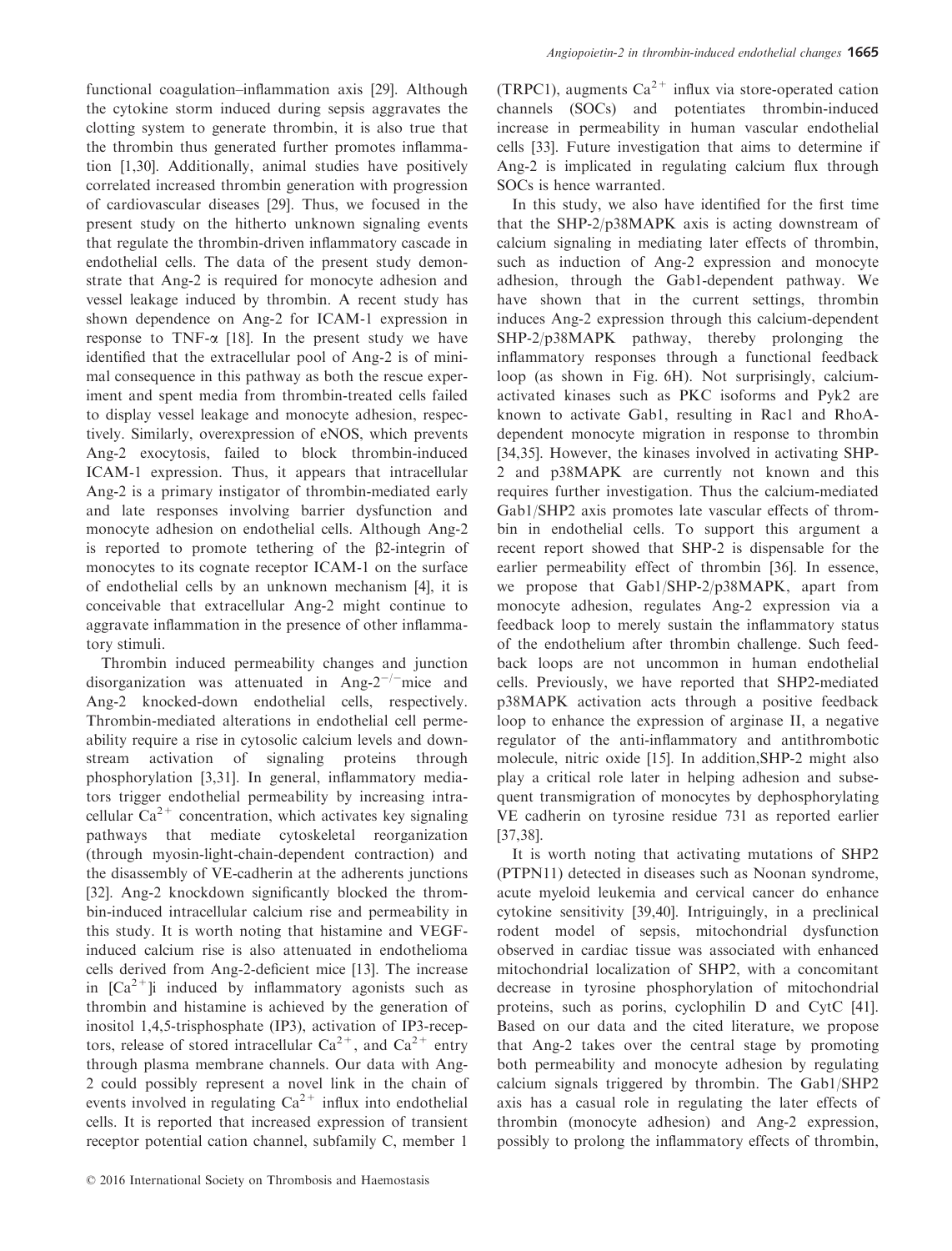as summarized in Fig. 6(C). Developing agents that rigorously inhibit Ang-2 and/or SHP2 activation could be an effective treatment modality in diseases associated with inflammatory vascular anomalies.

## Addendum

K. Rathnakumar designed and performed experiments, analyzed the data and wrote the paper. S. Savant performed animal experiments. H. Giri performed adhesion experiments. A. Ghosh performed calcium imaging. B. Fisslthaler revised the manuscript for intellectual content. I. Fleming revised the manuscript for intellectual content. U. Ram revised the manuscript for intellectual content. A. Bera revised the manuscript for intellectual content and supervised calcium studies. H. Augustin supervised animal studies, analyzed data and revised the manuscript for intellectual content. M. Dixit supervised the study, designed experiments, analyzed the data, wrote the paper and revised the manuscript for intellectual content.

### Acknowledgements

The authors acknowledge the expert technical assistance of A. Arul Nathan. K. Rathnakumar acknowledges the Council of Scientific and Industrial Research (CSIR), Government of India and the European Molecular Biology Organization (EMBO) for his research fellowships. Funding was provided by the Department of Science and Technology (DST) [INT/FRG/DFG/P-26/2010] and the Department of Biotechnology (DBT) [BT/PR12547/ MED/30/1456/2014], Government of India; European Molecular Biology Organization (EMBO); and Deutsche Forschungsgemeinschaft (German Research Foundation) SFB834/A9.

#### Disclosure of Conflict of Interests

The authors state that they have no conflict of interest.

## Supporting Information

Additional Supporting Information may be found in the online version of this article:

Fig. S1. A) Thrombin induced Ang-2 expression with and without hirudin treatment  $(0.5\mu g/ml)$  in HUVECs. B) Effect of thrombin treatment (1U/ml) on promoter activation of Ang-2, bar graph summarizing luciferase data after thrombin challenge in three independent experiments. C) Ang-2 protein in supernatant of endothelial cells treated with control oligo and Ang-2 siRNA. D) Bar graph summarizing dose response of thrombin-induced vascular leakage in mouse hind limb paw model of Miles Assay. E) Ang-2 protein in serum samples of mice overexpressing adenovirus coding human Ang-2. F) Ang-2 protein in culture medium of endothelial cells treated with and without thrombin (1U/ml for 12 hrs). G) Total protein levels of Ang-2 in cells over expressing constitutively active eNOS.

#### Reference

- 1 Allen KS, Sawheny E, Kinasewitz GT. Anticoagulant modulation of inflammation in severe sepsis. World J Crit Care Med 2015; 4: 105–15.
- 2 Minami T, Sugiyama A, Wu SQ, Abid R, Kodama T, Aird WC. Thrombin and phenotypic modulation of the endothelium. Arterioscler Thromb Vasc Biol 2004; 24: 41–53.
- 3 Rabiet MJ, Plantier JL, Rival Y, Genoux Y, Lampugnani MG, Dejana E. Thrombin-induced increase in endothelial permeability is associated with changes in cell-to-cell junction organization. Arterioscler Thromb Vasc Biol 1996; 16: 488–96.
- 4 Scholz A, Lang V, Henschler R, Czabanka M, Vajkoczy P, Chavakis E, Drynski J, Harter PN, Mittelbronn M, Dumont DJ, Plate KH, Reiss Y. Angiopoietin-2 promotes myeloid cell infiltration in a beta(2)-integrin-dependent manner. Blood 2011; 118: 5050–9.
- 5 Augustin HG, Koh GY, Thurston G, Alitalo K. Control of vascular morphogenesis and homeostasis through the angiopoietin-Tie system. Nat Rev Mol Cell Biol 2009; 10: 165–77.
- 6 Reiss Y, Droste J, Heil M, Tribulova S, Schmidt MH, Schaper W, Dumont DJ, Plate KH. Angiopoietin-2 impairs revascularization after limb ischemia. Circ Res 2007; 101: 88–96.
- 7 Kumpers P, Hafer C, David S, Hecker H, Lukasz A, Fliser D, Haller H, Kielstein JT, Faulhaber-Walter R. Angiopoietin-2 in patients requiring renal replacement therapy in the ICU: relation to acute kidney injury, multiple organ dysfunction syndrome and outcome. Intensive Care Med 2010; 36: 462–70.
- 8 Parikh SM, Mammoto T, Schultz A, Yuan HT, Christiani D, Karumanchi SA, Sukhatme VP. Excess circulating angiopoietin-2 may contribute to pulmonary vascular leak in sepsis in humans. PLoS Med 2006; 3: e46.
- 9 van der Heijden M, van Nieuw Amerongen GP, van Hinsbergh VW, Groeneveld AB. The interaction of soluble Tie2 with angiopoietins and pulmonary vascular permeability in septic and nonseptic critically ill patients. Shock 2010; 33: 263–8.
- 10 Post S, Peeters W, Busser E, Lamers D, Sluijter JP, Goumans MJ, de Weger RA, Moll FL, Doevendans PA, Pasterkamp G, Vink A. Balance between angiopoietin-1 and angiopoietin-2 is in favor of angiopoietin-2 in atherosclerotic plaques with high microvessel density. J Vasc Res 2008; 45: 244–50.
- 11 Kumpers P, van Meurs M, David S, Molema G, Bijzet J, Lukasz A, Biertz F, Haller H, Zijlstra JG. Time course of angiopoietin-2 release during experimental human endotoxemia and sepsis. Crit Care 2009; 13: R64.
- 12 Ziegler T, Horstkotte J, Schwab C, Pfetsch V, Weinmann K, Dietzel S, Rohwedder I, Hinkel R, Gross L, Lee S, Hu J, Soehnlein O, Franz WM, Sperandio M, Pohl U, Thomas M, Weber C, Augustin HG, Fassler R, Deutsch U, et al. Angiopoietin 2 mediates microvascular and hemodynamic alterations in sepsis. J Clin Invest 2013; 123: 3436–3445.
- 13 Benest AV, Kruse K, Savant S, Thomas M, Laib AM, Loos EK, Fiedler U, Augustin HG. Angiopoietin-2 is critical for cytokineinduced vascular leakage. PLoS ONE 2013; 8: e70459.
- 14 Baudin B, Bruneel A, Bosselut N, Vaubourdolle M. A protocol for isolation and culture of human umbilical vein endothelial cells. Nat Protoc 2007; 2: 481–5.
- 15 Giri H, Muthuramu I, Dhar M, Rathnakumar K, Ram U, Dixit M. Protein tyrosine phosphatase SHP2 mediates chronic insulininduced endothelial inflammation. Arterioscler Thromb Vasc Biol 2012; 32: 1943–50.